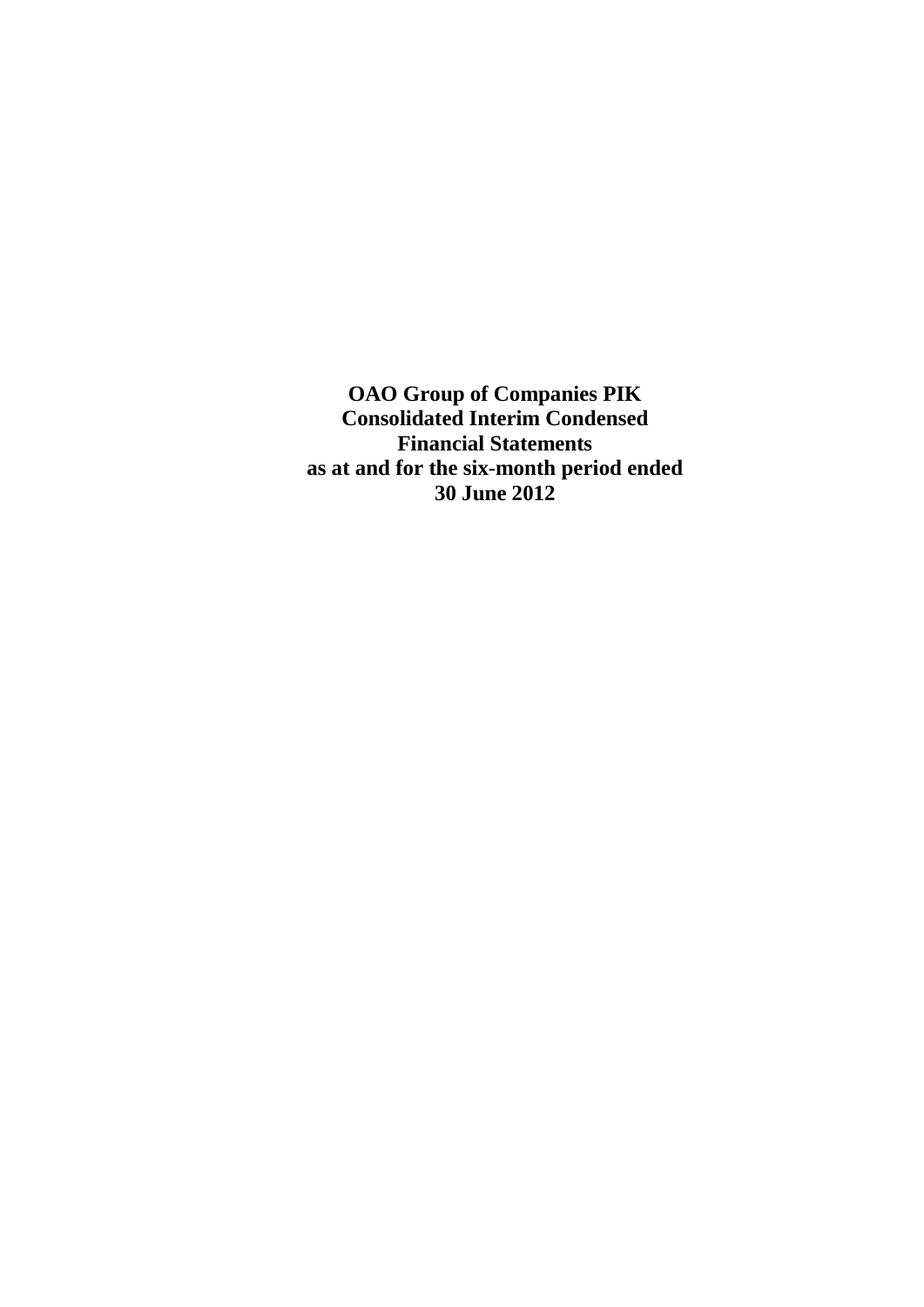# **Contents**

# **Consolidated Interim Condensed Financial Statements**

| <b>Consolidated Interim Condensed Statement of Financial Position</b>   | 3                        |
|-------------------------------------------------------------------------|--------------------------|
| <b>Consolidated Interim Condensed Statement of Comprehensive Income</b> | $\boldsymbol{\varDelta}$ |
| Consolidated Interim Condensed Statement of Changes in Equity           | 5                        |
| <b>Consolidated Interim Condensed Statement of Cash Flows</b>           | 6                        |
| Notes to the Consolidated Interim Condensed Financial Statements        | 7                        |
|                                                                         |                          |

# **Independent Auditors' Report** 17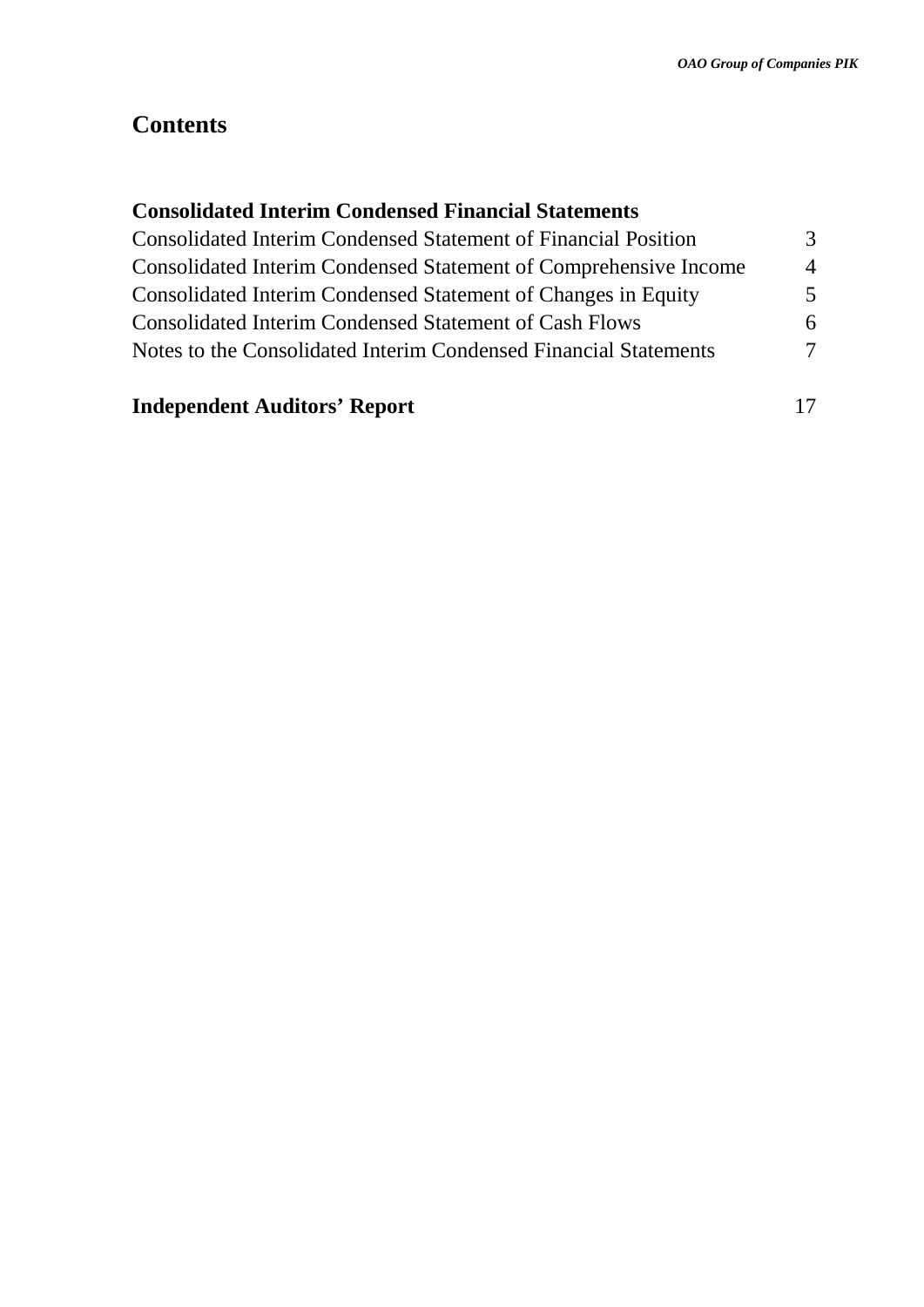# Consolidated Interim Condensed Statement of Financial Position

| In million RUB                                                 | Note | 30 June 2012   | 31 December 2011 |
|----------------------------------------------------------------|------|----------------|------------------|
| <b>ASSETS</b>                                                  |      |                |                  |
| Non-current assets                                             |      | 9,090          | 9,023            |
| Property, plant and equipment                                  | 11   | 16,039         | 26,843           |
| Intangible assets<br>Investments in equity accounted investees |      | 27             |                  |
| Other investments                                              |      | $\overline{2}$ | 8                |
| Deferred tax assets                                            |      | 795            | 897              |
| Total non-current assets                                       |      | 25,953         | 36,771           |
|                                                                |      |                |                  |
| <b>Current assets</b>                                          |      |                |                  |
| Inventories                                                    |      | 92,838         | 76,026           |
| Other investments                                              |      | 113            | 291              |
| Income tax receivable                                          |      | 933            | 1,081            |
| Trade and other receivables                                    |      | 11,690         | 11,731           |
| Cash and cash equivalents                                      |      | 2,668          | 2,874            |
| <b>Total current assets</b>                                    |      | 108,242        | 92,003           |
| <b>Total assets</b>                                            |      | 134,195        | 128,774          |
| <b>EQUITY AND LIABILITIES</b>                                  |      |                |                  |
| Equity                                                         |      |                |                  |
| Share capital                                                  |      | 30,843         | 30,843           |
| Additional paid-in capital                                     |      | (8, 424)       | (8, 424)         |
| Retained earnings                                              |      | (23, 878)      | (22, 706)        |
| Total equity attributable to equity holders of the             |      |                |                  |
| Company                                                        |      | (1, 459)       | (287)            |
| Non-controlling interest                                       |      | 715            | 505              |
| <b>Total equity</b>                                            |      | (744)          | 218              |
|                                                                |      |                |                  |
| Non-current liabilities<br>Loans and borrowings                | 12   | 28,357         | 27,549           |
| Trade and other payables                                       |      | 365            | 142              |
| Deferred tax liabilities                                       |      | 786            | 1,687            |
| <b>Total non-current liabilities</b>                           |      | 29,508         | 29,378           |
|                                                                |      |                |                  |
| <b>Current liabilities</b>                                     |      |                |                  |
| Loans and borrowings                                           | 12   | 18,985         | 19,522           |
| Trade and other payables                                       |      | 61,844         | 54,824           |
| Provisions                                                     |      | 24,358         | 24,561           |
| Income tax payable                                             |      | 244            | 271              |
| <b>Total current liabilities</b>                               |      | 105,431        | 99,178           |
| <b>Total liabilities</b>                                       |      | 134,939        | 128,556          |
| Total equity and liabilities                                   |      | 134,195        | 128,774          |

These consolidated interim condensed financial statements were approved by the Board of Directors on 1 $\frac{1}{2}$  september 20 $\frac{1}{2}$  and ware signed on its behalf by:

 $\mathbf{\hat{c}}$ 

Pavel A. Poselenov President

Andrey M. Rodionov Vice-President, Economics and Finance

The consolidated interim condensed statement of financial position is to be read in conjunction with the notes to, and forming part of, the consolidated interim condensed financial statements set out on pages 7 to 16.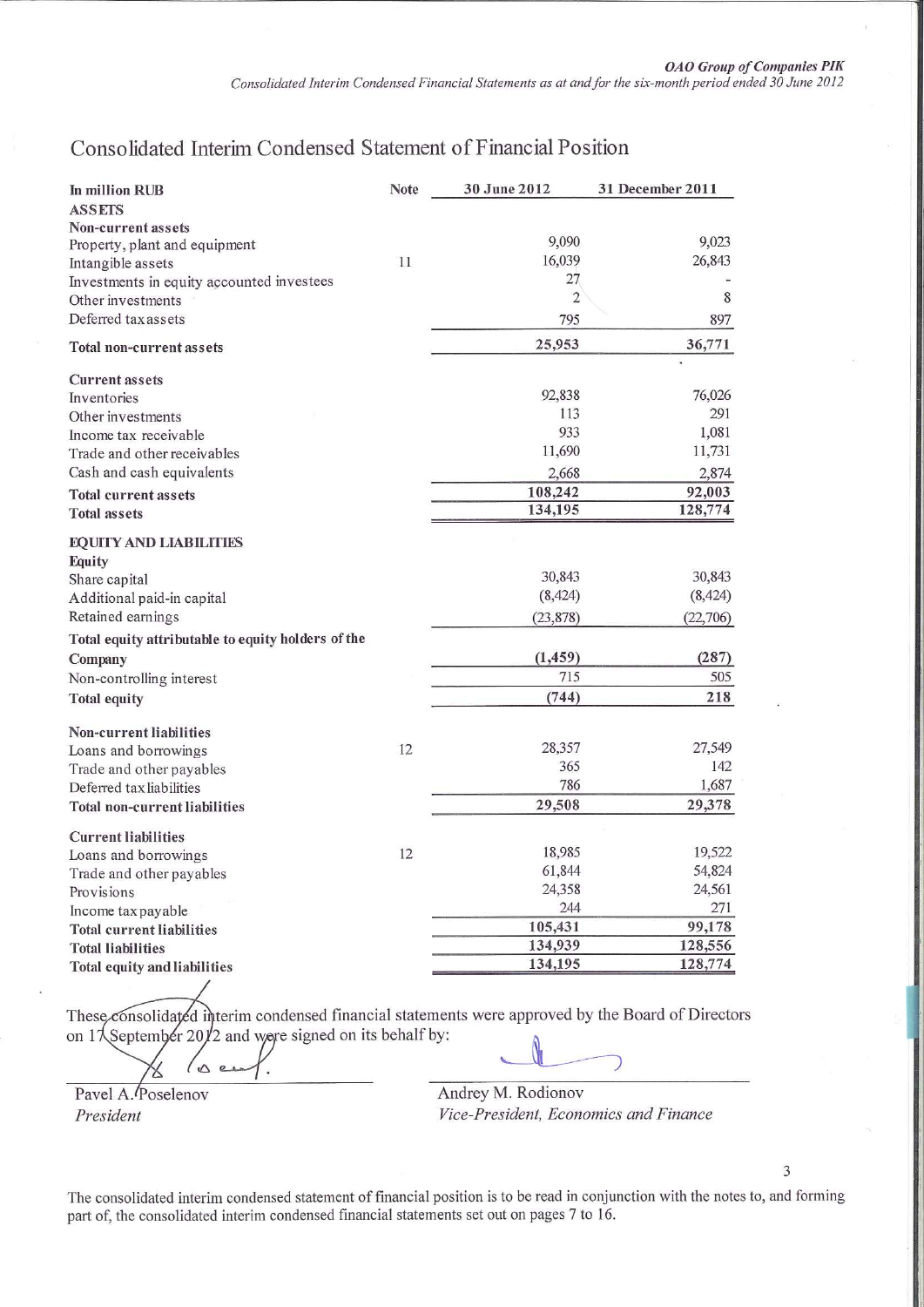# Consolidated Interim Condensed Statement of Comprehensive Income

|                                                                                 |             | <b>Six-month period</b><br>ended | Six-month period<br>ended<br>30 June 2011 |
|---------------------------------------------------------------------------------|-------------|----------------------------------|-------------------------------------------|
| In million RUB                                                                  | <b>Note</b> | 30 June 2012                     | (restated)                                |
| <b>Revenue</b>                                                                  | 6           | 15,085                           | 22,794                                    |
| Cost of sales                                                                   |             | (11,889)                         | (19, 152)                                 |
| Gross profit                                                                    |             | 3,196                            | 3,642                                     |
| Distribution expenses                                                           |             | (324)                            | (301)                                     |
| Administrative expenses                                                         |             | (1,320)                          | (1,298)                                   |
| Reversal of impairment loss and impairment losses, net                          | 10          | 24                               | 1,710                                     |
| Other income and expenses, net                                                  |             | 238                              | 543                                       |
| Finance income                                                                  | 7           | 77                               | 2,403                                     |
| Finance costs                                                                   | 8           | (3,184)                          | (2,683)                                   |
| (Loss)/profit before income tax                                                 |             | (1,293)                          | 4,016                                     |
| Income tax benefit/(expense)                                                    | 9           | 331                              | (830)                                     |
| Loss/(profit) and total comprehensive income for the period                     |             | (962)                            | 3,186                                     |
| Loss/(profit) and total comprehensive income for the period<br>Attributable to: |             | (962)                            | 3,186                                     |
| Owners of the Company                                                           |             | (1,172)                          | 3,181                                     |
| Non-controlling interest                                                        |             | 210                              | 5                                         |
| Total comprehensive (loss)/income for the period                                |             | (962)                            | 3,186                                     |
| Basic and diluted (loss)/profit per share                                       |             | (2.38)                           | 6.45                                      |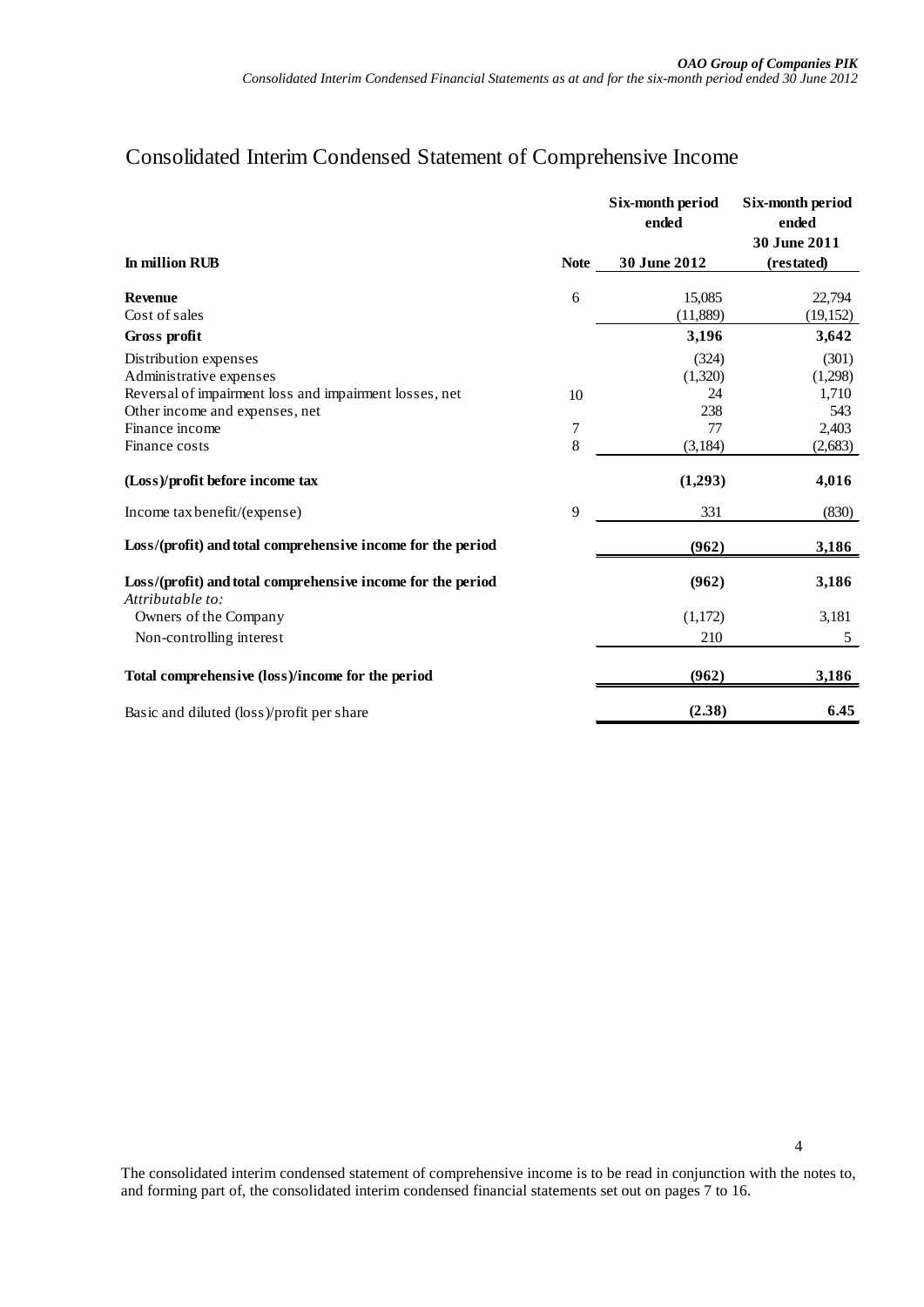# Consolidated Interim Condensed Statement of Changes in Equity

| <b>Attributable to equity holders of the Company</b> |               |                            |                          |                 |            |                     |
|------------------------------------------------------|---------------|----------------------------|--------------------------|-----------------|------------|---------------------|
|                                                      |               | <b>Additional paid-in-</b> |                          |                 |            |                     |
| In million RUB                                       | Share capital | capital                    | <b>Retained earnings</b> | <b>Subtotal</b> | interest   | <b>Total equity</b> |
| Balance as at 1 January 2011 (restated)              | 30,843        | (8, 424)                   | (27,351)                 | (4,932)         | 345        | (4,587)             |
| Profit and total comprehensive income for the year   |               |                            | 3,181                    | 3,181           |            | 3,186               |
| Balance as at 30 June 2011                           | 30,843        | (8, 424)                   | (24,170)                 | (1,751)         | <b>350</b> | (1,401)             |
| Balance as at 1 January 2012                         | 30,843        | (8, 424)                   | (22,706)                 | (287)           | 505        | 218                 |
| Loss and total comprehensive income for the period   |               |                            | (1,172)                  | (1,172)         | 210        | (962)               |
| At 30 June 2012                                      | 30,843        | (8, 424)                   | (23, 878)                | (1,459)         | 715        | (744)               |
|                                                      |               |                            |                          |                 |            |                     |

5

The consolidated interim condensed statement of changes in equity is to be read in conjunction with the notes to, and forming part of, the consolidated interim condensed financial statements set out on pages 7 to 16.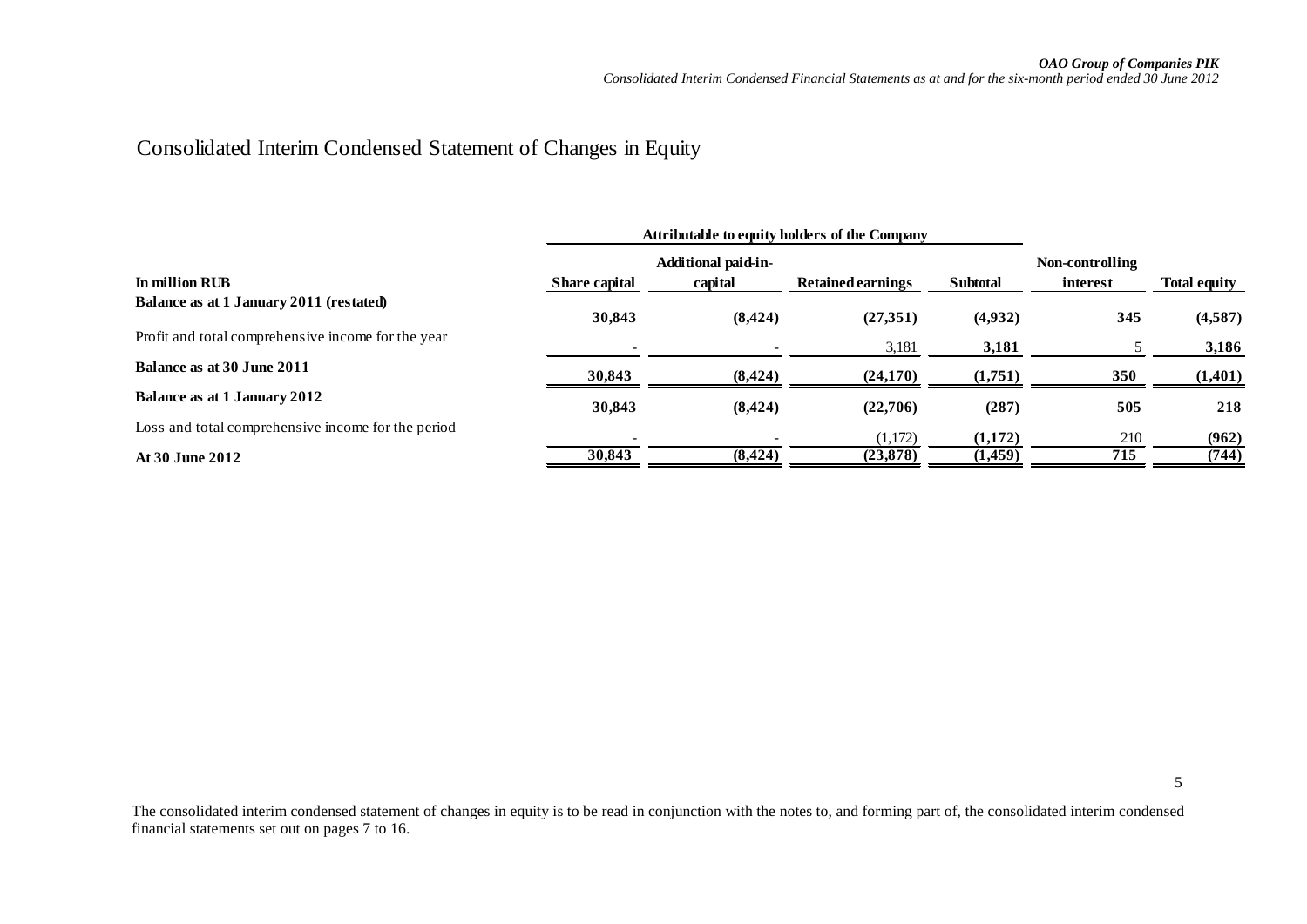# Consolidated Interim Condensed Statement of Cash Flows

|                                                                         | Six-month period<br>ended | Six-month period<br>ended  |
|-------------------------------------------------------------------------|---------------------------|----------------------------|
| In million RUB                                                          | 30 June 2012              | 30 June 2011<br>(restated) |
| <b>OPERATING ACTIVITIES</b>                                             |                           |                            |
| (Loss)/profit for the period                                            | (962)                     | 3,186                      |
| Adjustments for:                                                        |                           |                            |
| Depreciation and amortisation                                           | 346                       | 339                        |
| Impairment losses and reversal of impairment losses, net                | (24)                      | (1,710)                    |
| Foreign exchange losses/(gains), net                                    | 44                        | (894)                      |
| Loss on disposal of property, plant and equipment                       | 40                        | 4                          |
| Impairment loss on financial assets/(reversal of impairment)            | 246                       | (15)                       |
| Loss from disposal of subsidiaries                                      | 22                        |                            |
| Interest expense, including penalties payable and reversal of penalties | 2,831                     | 1,312                      |
| Change in non-controlling interest in limited liability companies       | 11                        | 59                         |
| Interest income                                                         | (43)                      | (115)                      |
| Income tax (benefit)/expense                                            | (331)                     | 830                        |
| Cash from operating activities before changes in working capital and    |                           |                            |
| provisions                                                              | 2,180                     | 2,996                      |
| Increase in inventories                                                 | (6,011)                   | (8,260)                    |
| (Increase)/decrease in trade and other receivables                      | (142)                     | 448                        |
| Increase in trade and other payables                                    | 6,785                     | 3,243                      |
| Decrease in provision for cost to complete                              | (220)                     | (348)                      |
| Cash flows from / (used in) operations before income taxes and interest |                           |                            |
| paid                                                                    | 2,592                     | (1,921)                    |
| Income taxes paid                                                       | (367)                     | (1,027)                    |
| Interest paid                                                           | (2,665)                   | (2,626)                    |
| Net cash used in operating activities                                   | (440)                     | (5,574)                    |
| <b>INVESTING ACTIVITIES</b>                                             |                           |                            |
| Proceeds from disposal of property, plant and equipment                 | 17                        | 15                         |
| Interest received                                                       | 23                        |                            |
| Acquisition of property, plant and equipment                            | (330)                     | (181)                      |
| Acquisition of development rights and other intangible assets           |                           | (616)                      |
| Proceeds from disposal of equity accounted investees                    |                           | 1,721                      |
| Proceeds from disposal of subsidiaries                                  | 273                       |                            |
| Loans advanced                                                          |                           | (165)                      |
| Repayment of loans advanced                                             |                           | 591                        |
| Net cash (used in)/from investing activities                            | (17)                      | 1,365                      |
| <b>FINANCING ACTIVITIES</b>                                             |                           |                            |
| Proceeds from borrowings                                                | 1,813                     | 13,048                     |
| Repayment of borrowings                                                 | (1, 562)                  | (10,686)                   |
| Net cash from financing activities                                      | 251                       | 2,362                      |
|                                                                         |                           |                            |
| Net decrease in cash and cash equivalents                               | (206)                     | (1, 847)                   |
| Cash and cash equivalents at beginning of period                        | 2,874                     | 4,350                      |
| Cash and cash equivalents at end of period                              | 2,668                     | 2,503                      |

The consolidated interim condensed statement of cash flows is to be read in conjunction with the notes to, and forming part of, the consolidated interim condensed financial statements set out on pages 7 to 16.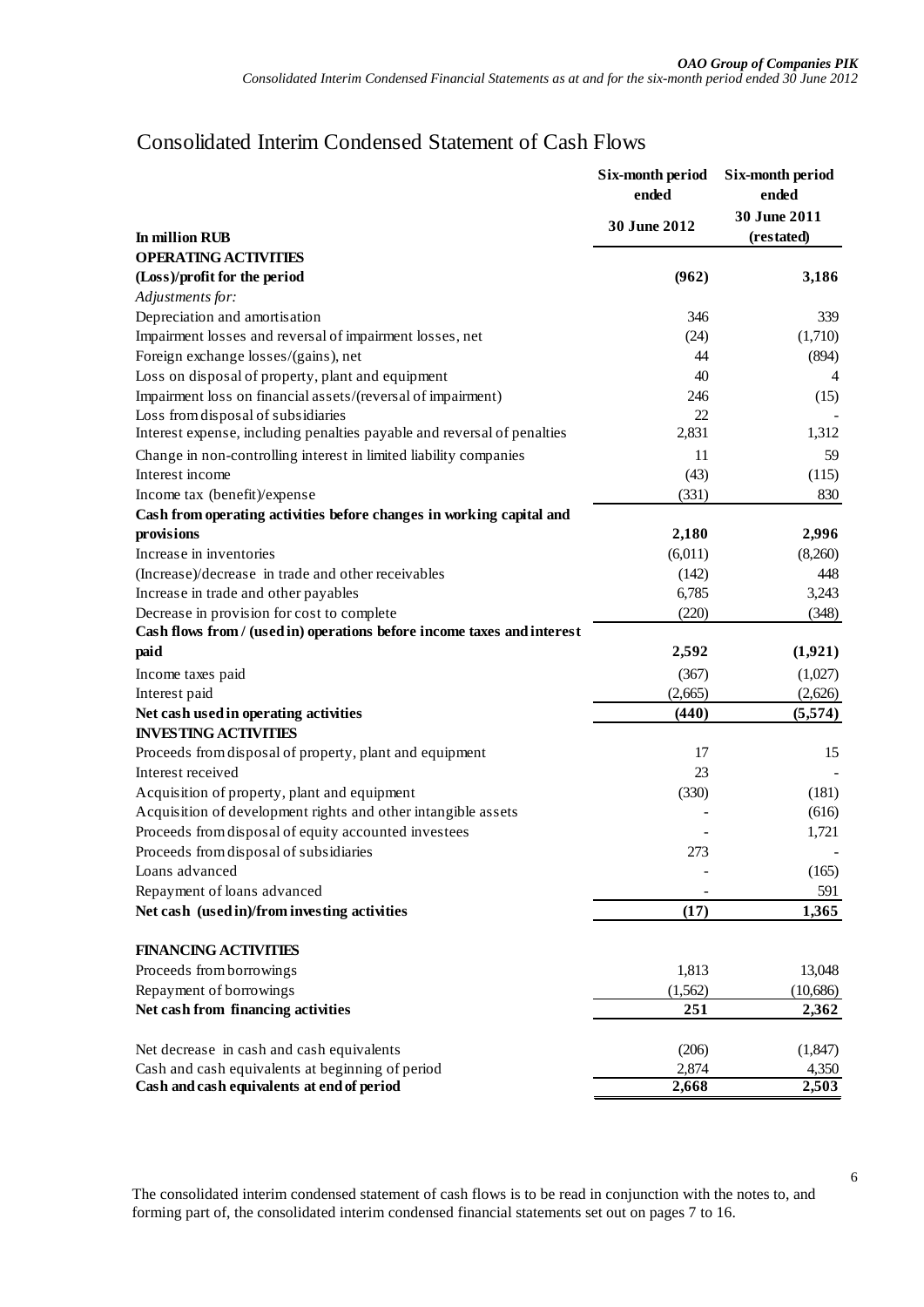Notes to the Consolidated Interim Condensed Financial Statements

## <span id="page-6-0"></span>**1 Significant accounting policies**

These consolidated interim condensed financial statements of OAO Group of Companies PIK and its subsidiaries (the "Group") have been prepared in accordance with International Financial Reporting Standard IAS 34 Interim Financial Reporting, as issued by the International Accounting Standards Board .

### *Adoption of amended and revised IFRSs*

The accounting policies applied by the Group in these consolidated interim condensed financial statements are the same as those applied by the Group in its consolidated financial statements for the year ended 31 December 2011, except that the Group has adopted those amended/revised standards mandatory for financial annual periods beginning on 1 January 2012.

| <b>Standards</b>                            | <b>Effective for annual periods</b><br>beginning on or after |
|---------------------------------------------|--------------------------------------------------------------|
| IAS 12 (Amended) Income Taxes               | 1 January 2012                                               |
| IFRS 1 (Amended) First-time adoption of     |                                                              |
| international financial reporting standards | 1 July 2011                                                  |
| IFRS 7 (Amended) Financial instruments:     |                                                              |
| disclosures                                 | 1 July 2011                                                  |

Amended *IAS 12 Income taxes* provided an exception to the general principles of IAS 12 for investment property measured using fair value model. For the purpose of measuring deferred tax, the amendments introduced a rebuttable presumption that the carrying amount of such an asset will be recovered entirely through sale. The amendment also introduced similar guidance for measuring deferred tax on non-depreciable assets measured using the revaluation model in IAS 16. These requirements were previously included into SIC-21 Income taxes-recovery of revalued nondepreciable assets. Amended IAS 12 did not have a significant effect on the Group's consolidated interim condensed financial statements.

IFRS 7 *Financial Instruments: disclosures* introduces additional disclosure requirements for transfers of financial assets in situations where assets are not derecognized in their entirety or where the assets are derecognized in their entirety but a continuing involvement in the transferred assets is retained. The amendments help users of financial statements evaluate the risk exposures relating to transfers of financial assets and the effect of those risks on an entity's financial position and promote transparency in the reporting of transfer transactions, particularly those that involve securitization of financial assets. Amended IFRS 7 did not have a significant effect on the Group's consolidated interim condensed financial statements.

The above amendments did not have a significant effect on the Group's consolidated interim condensed financial statements.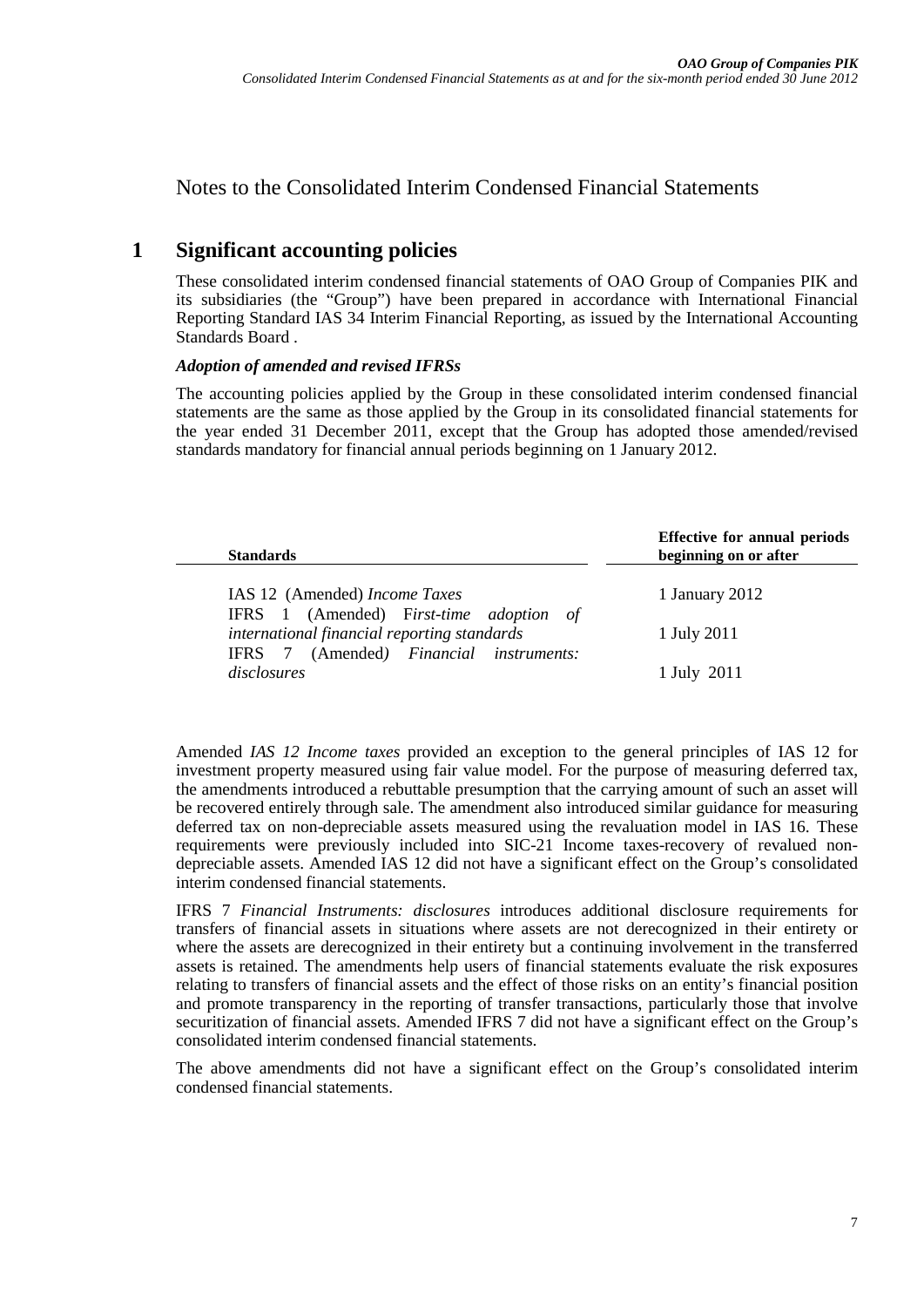#### *New accounting pronouncements*

A number of new Standards and amendments to Standards were not yet effective for the six-month period ended June 2012, and have not been applied in these consolidated interim condensed financial statements.

| <b>Standards</b>                                           | <b>Effective</b><br>for<br>annual<br>periods beginning on or<br>after |
|------------------------------------------------------------|-----------------------------------------------------------------------|
|                                                            |                                                                       |
| IAS 1 (Amended) Presentation of Financial Statements       | 1 July 2012,<br>1 January 2013                                        |
| IAS 16 (Amended) Property, plant and equipment             | 1 January 2013                                                        |
| IAS 19 (Amended) Employee Benefits                         | 1 July 2013                                                           |
| IAS 27 (Amended) Separate Financial Statements             | 1 January 2013                                                        |
| IAS 28 (Amended) Investments in Associates and Joint       |                                                                       |
| <b>Ventures</b>                                            | 1 January 2013                                                        |
| IAS 32 (Amended) Financial instruments: presentation       | 1 January 2014                                                        |
| IFRS 1 (Amended) First-time adoption of international      | 1 July 2011                                                           |
| financial reporting standards                              |                                                                       |
| IFRS 7 (Amended) Financial instruments: disclosure         | 1 January 2013                                                        |
| IFRS 9 (Amended) Financial Instruments                     | 1 January 2015                                                        |
| <b>IFRS 10 (Amended) Consolidated Financial Statements</b> |                                                                       |
| IFRS 11 (Amended) Joint Arrangements                       | 1 January 2013                                                        |
|                                                            |                                                                       |
| entities                                                   | 1 January 2013                                                        |
| IFRS 13(Amended) Fair Value Measurement                    | 1 January 2013                                                        |
| IFRIC 20 (Amended) Stripping Costs in the Production       |                                                                       |
| Phase of a Surface Mine                                    | 1 January 2013                                                        |
| IFRS 12 (Amended) Disclosure of Interests in other         | 1 January 2013                                                        |

The adoption of the pronouncements listed above is not expected to have a significant impact on the Group's consolidated financial statements in future periods.

#### *Change in accounting policy in 2011*

In 2011 the Group changed its accounting policy with respect to the capitalisation of borrowing costs. The Group ceased capitalisation of borrowing costs on constructed residential properties. The effects of the change on the statements of financial position of the Group as at 31 December 2010 and 31 December 2011 and the detailed description is given in the latest annual financial statements of the Group. The change was applied retrospectively. As a result cost of sales for the 6 months ended 30 June 2011 decreased by RUB 523 million, finance costs increase by RUB 523 million and retained earnings as at 30 June 2011 decreased by RUB 1,235 million. There were also certain adjustments to prior periods described in the Group's financial statements for 2011. As a result of these adjustments the Group's retained earnings as at 30 June 2011 decreased by RUB 1,357 million.

#### *Reclassification of costs*

In order to conform to the current period's presentation, a reclassification of certain costs amounting to RUR 615 million from general and administrative expenses to the cost of sales was performed as reported in the consolidated interim condensed statement of comprehensive income for the six-month period ended 30 June 2012.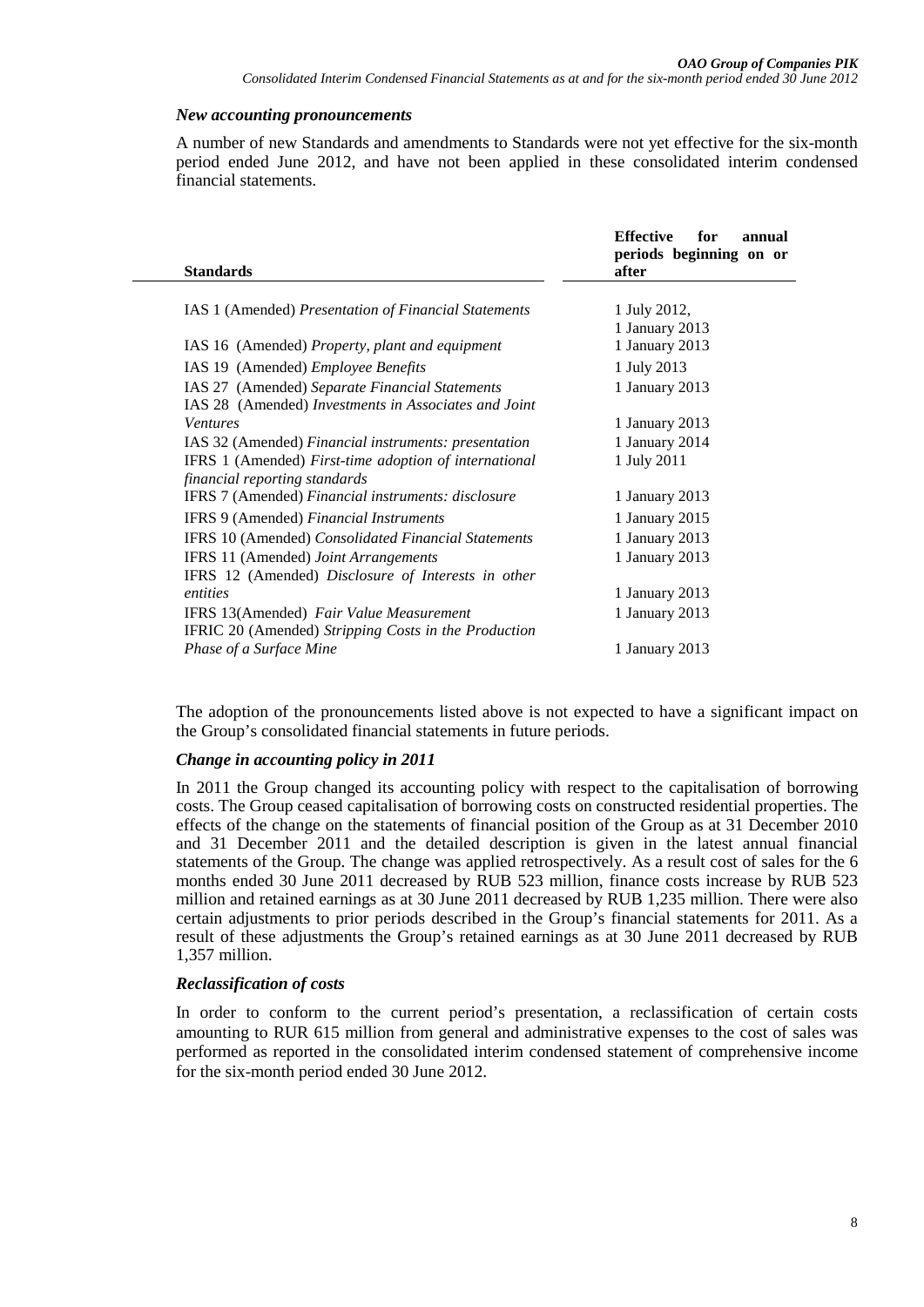# **2 Estimates**

The preparation of consolidated interim condensed financial statements requires Management to make judgements, estimates and assumptions that affect the application of accounting policies and the reported amounts of assets and liabilities, income and expense. Actual results may differ from these estimates. In preparing these consolidated interim condensed financial statements, the significant judgements made by Management in applying the Group's accounting policies and the key sources of estimation uncertainty were the same as those that applied to the consolidated financial statements as at and for the year ended 31 December 2011.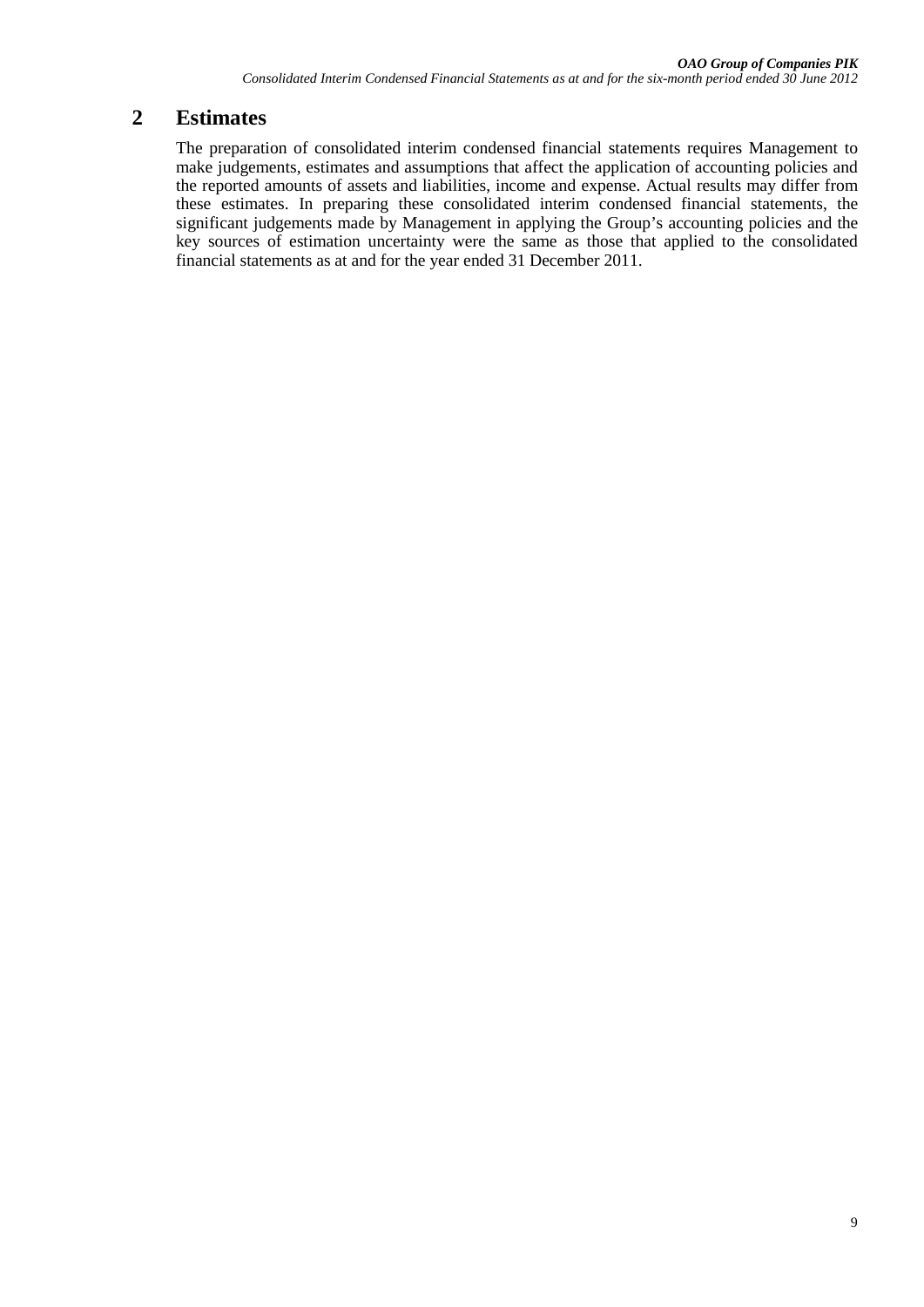# **3 Operating segments**

## *(i) Segment profit and losses*

|                                         | Real estate development |         | <b>Construction segment</b> |       |                        | Industrial segment       |                        | <b>Other</b> | <b>Total</b>           |         |
|-----------------------------------------|-------------------------|---------|-----------------------------|-------|------------------------|--------------------------|------------------------|--------------|------------------------|---------|
|                                         | Six-month period ended  |         | Six-month period ended      |       | Six-month period ended |                          | Six-month period ended |              | Six-month period ended |         |
|                                         | 30 June                 |         | 30 June                     |       | 30 June                |                          | 30 June                |              | 30 June                |         |
| mln RUB                                 | 2012                    | 2011    | 2012                        | 2011  | 2012                   | 2011                     | 2012                   | 2011         | 2012                   | 2011    |
| External revenues                       | 9,599                   | 17,323  | 2,757                       | 2,027 | 1,287                  | 947                      | 1,534                  | 1,456        | 15,177                 | 21,753  |
| Inter-segment revenue                   | 233                     | $\sim$  | 10,595                      | 7,651 | 1,465                  | 1,155                    | 993                    | 944          | 13,286                 | 9,750   |
| Total revenue for reportable segments   | 9,832                   | 17,323  | 13,352                      | 9,678 | 2,752                  | 2,102                    | 2,527                  | 2,400        | 28,463                 | 31,503  |
| Interest income                         | 76                      | 174     |                             |       |                        |                          | 5                      |              | 81                     | 174     |
| Interest expense                        | (2,539)                 | (2,283) | (9)                         | (21)  | (24)                   | $\overline{\phantom{a}}$ | (2)                    | (85)         | (2,574)                | (2,389) |
| Depreciation and amortisation           | 23                      | 19      | 112                         | 88    | 51                     | 76                       | 108                    | 119          | 294                    | 302     |
| Reportable segment (loss)/profit before |                         |         |                             |       |                        |                          |                        |              |                        |         |
| income tax                              | (1,728)                 | 3,273   | 285                         | (19)  | (81)                   | (132)                    | (98)                   | (51)         | (1,622)                | 3,071   |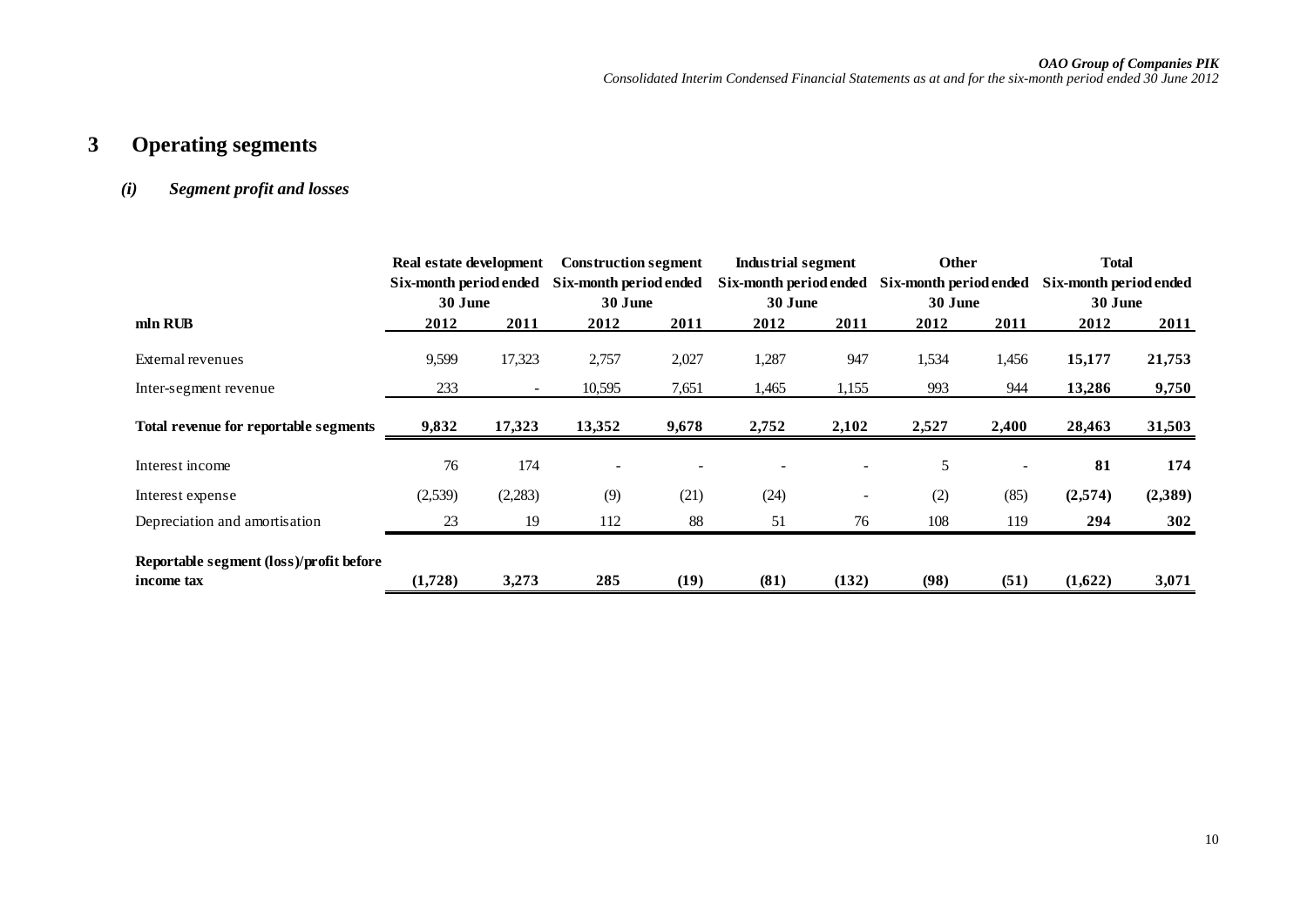### *(ii) Geographical information*

The Real Estate Development, Construction, Industrial and Other segments are managed on a Russian basis, but operate in three principal geographical areas: Moscow, Moscow Region and other regions.

In presenting information on the basis of geographical information, revenue is based on the geographical location of development sites.

|               |              | <b>External revenues</b> |  |  |  |
|---------------|--------------|--------------------------|--|--|--|
|               | 30 June 2012 | <b>30 June 2011</b>      |  |  |  |
|               | mln RUB      | mln RUB                  |  |  |  |
| Moscow        | 5,933        | 11,188                   |  |  |  |
| Moscow Region | 7,547        | 8,822                    |  |  |  |
| Other regions | 1,697        | 1,743                    |  |  |  |
|               | 15,177       | 21,753                   |  |  |  |

## *(iii) Reconciliations of reportable segment revenues and profit or loss*

|                                                     | <b>30 June 2012</b><br>mln RUB | <b>30 June 2011</b><br>mln RUB |
|-----------------------------------------------------|--------------------------------|--------------------------------|
| <b>Revenues</b>                                     |                                |                                |
| Total external revenue                              | 15,177                         | 21,753                         |
| Revenue of entities not included in reportable      |                                | 59                             |
| Other                                               | (92)                           | 982                            |
| <b>Consolidated revenue</b>                         | 15,085                         | 22.794                         |
| <b>Profit or loss</b>                               |                                |                                |
| Segment (loss)/profit before tax                    | (1,622)                        | 3,071                          |
| Impairment of property, plant and equipment,        | 24                             | 1,710                          |
| Timing differences relating to recognition of costs | (85)                           | (1,535)                        |
| Provision for doubtful accounts                     | 35                             | 779                            |
| Difference in accruals of penalties and fines       | 155                            | 76                             |
| Other expenses                                      | <b>200</b>                     | (85)                           |
| Consolidated (loss)/profit before income tax        | (1,293)                        | 4,016                          |

## **4 Seasonality of operations**

Higher revenues in the construction industry in Russia are usually experienced in the second half of each year when construction works are completed and formally accepted by state commissions.

# **5 Disposal of subsidiaries**

In June 2012 the Group sold its 75% and 30% interest in two Closed End Share Real Estate Investment Funds (ZPIFNs) for a total consideration of RUB 273 million.

The net loss of RUB 22 million is included in other income and expenses.

ZPIFNs are launched to sell commercial groundfloors of residential buildings within the Group construction sites.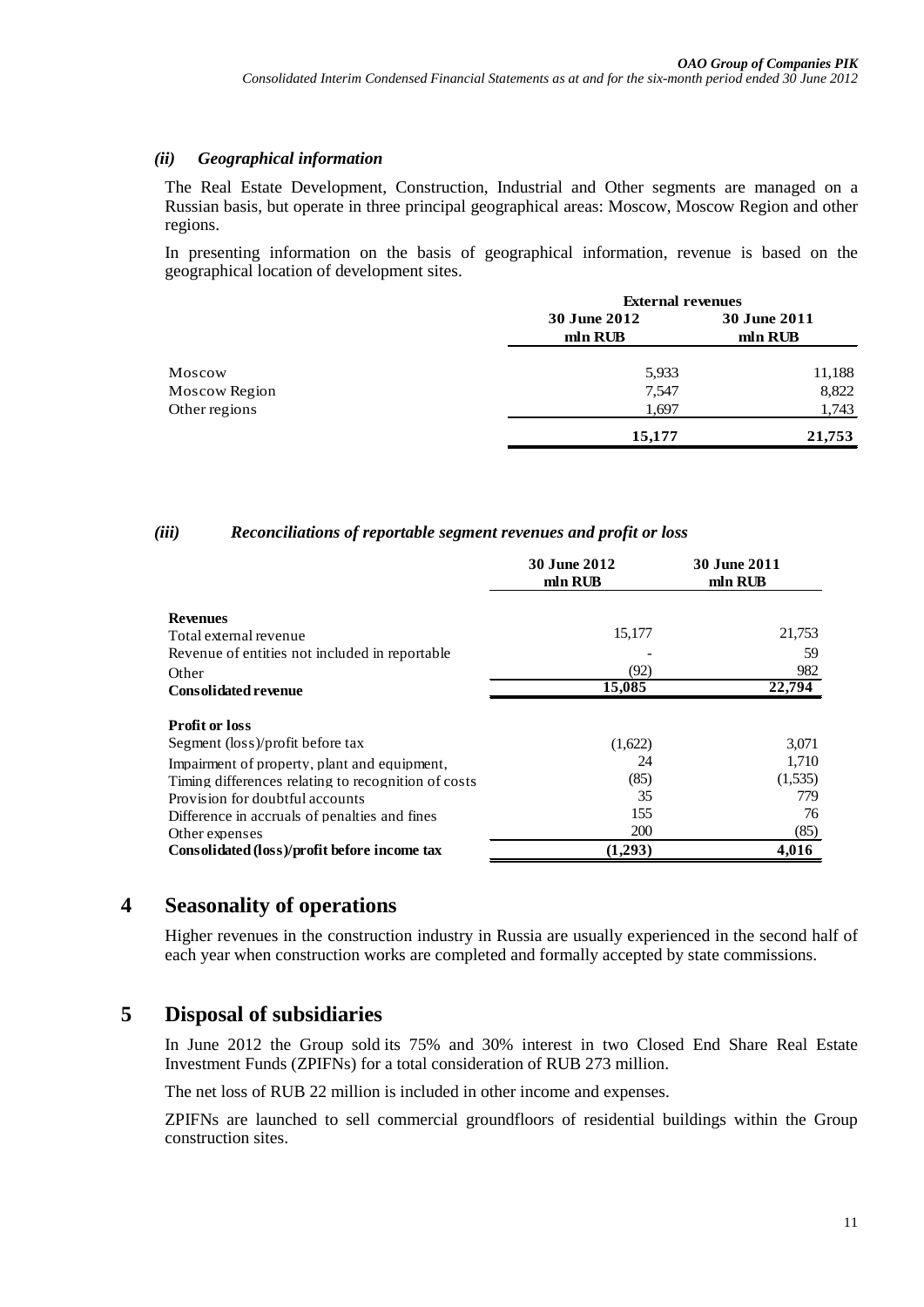## **6 Revenue**

*Revenue from sales of apartments*

|                                                                                      | <b>30 June 2012</b> | <b>30 June 2011</b> |
|--------------------------------------------------------------------------------------|---------------------|---------------------|
| <b>Completions</b>                                                                   | 7                   | 22                  |
| Buildings, units                                                                     |                     |                     |
| Sellable area, thousand square meters                                                | 109                 | 256                 |
| Underground garages, units                                                           |                     |                     |
| Free standing garages, units                                                         |                     | 3                   |
| Sellable parking spaces, units                                                       | 10                  | 1,371               |
| Sale of premises<br>Premises sold in buildings completed in current period, thousand |                     |                     |
| square meters                                                                        | 87                  | 185                 |
| Premises sold in buildings completed in prior periods, thousand                      |                     |                     |
| square meters                                                                        | 51                  | 75                  |
|                                                                                      | 138                 | 260                 |
| Parking spaces sold in buildings completed in current period,<br>units               | 10                  | 442                 |

During the six-month period ended 30 June 2012 revenue from sale of apartments in exchange for goods and services received (barter transaction) amounted to RUB 366 million (2011: RUB 2,739 million).

### *Sale of construction services*

Construction services in the amount of RUB 2,483 million (2011: RUB 2,149 million) were provided to developers of buildings where the Group participates as a constructor and included in total revenue.

# **7 Finance income**

| mln RUB                                    | <b>30 June 2012</b> | 30 June 2011 |
|--------------------------------------------|---------------------|--------------|
|                                            |                     |              |
| Interest income                            | 43                  | 115          |
| Reversal of bank penalties                 |                     | 1,312        |
| Foreign exchange gains                     |                     | 894          |
| Reversal of impairment of financial assets |                     | 15           |
| Other finance income                       | 34                  | 67           |
|                                            | 71                  | 2.403        |

## **8 Finance costs**

| mln RUB                                                           | 30 June 2012 | 30 June 2011 |  |
|-------------------------------------------------------------------|--------------|--------------|--|
| Interest expense                                                  | 2,831        | 2,486        |  |
| Penalties and fines for late repayment of loan                    |              | 138          |  |
| Foreign exchange losses                                           | 44           |              |  |
| Impairment of financial assets                                    | 246          |              |  |
| Other finance costs                                               | 52           |              |  |
| Change in non-controlling interest in limited liability companies | 11           | 59           |  |
|                                                                   | 3,184        | 2,683        |  |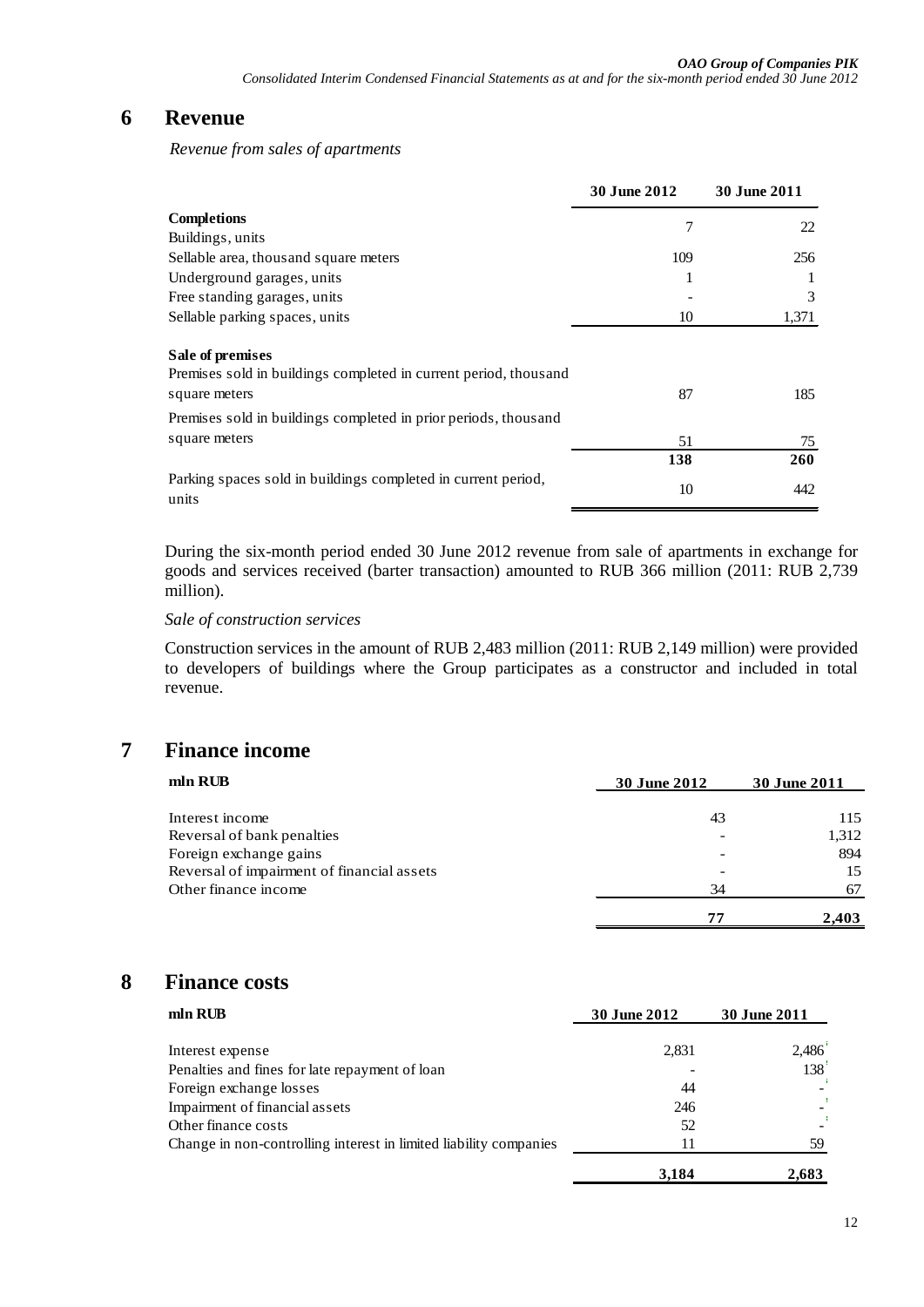# **9 Income tax benefit/(expense)**

Income tax expense is recognised based on management's best estimate of the weighted average annual income tax rate expected for the full financial year applied to pre tax income of the interim period.

|                                                               | 30 June 2012 | 30 June 2011         |
|---------------------------------------------------------------|--------------|----------------------|
| Current tax expense                                           |              |                      |
| Current year                                                  | (411)        | $(674)$ <sup>'</sup> |
| Adjustment to prior year taxable income recognised in current | (77)         |                      |
| Tax provision reversed/(recognised)                           | 20           | (60)                 |
|                                                               | (468)        | (734)                |
| Deferred tax benefit/(expense)                                |              |                      |
| Origination and reversal of temporary differences             | 799          | (96)                 |
|                                                               | 799          | (96)                 |
|                                                               | 331          | (830)                |

During the six-month period ended 30 June 2012 the Group reversed tax provision amounting RUB 317 million recognized in prior periods and accrued additional provisions of RUB 297 million.

## **10 Impairment losses and reversal of impairment on non-financial assets**

During the six-month period ended 30 June 2011 the Group reversed impairment losses of RUB 2,068 million and recognized additional impairment losses of RUB 358 million in respect of the development rights, property, plant and equipment an inventories primarily as a result of revisions to the time schedules of construction projects, plant utilisation capacity and changes in real estate market prices.

## **11 Intangible assets**

During the six-month period ended 30 June 2012 the Group commenced development of four major land plots located in Moscow and Moscow region. The related development rights initially recognized as intangible assets were reclassified as construction in progress included in inventories:

| <b>Location of land plot</b>          | mln RUB |
|---------------------------------------|---------|
| Moscow region, South-West, Kommunarka | 5,402   |
| Moscow, South-east, Shelkovskove      | 1,061   |
| Moscow, South-East (KHZ)              | 4,333   |
| Moscow region, Zheleznodorojniy       | 144     |
|                                       | 10,940  |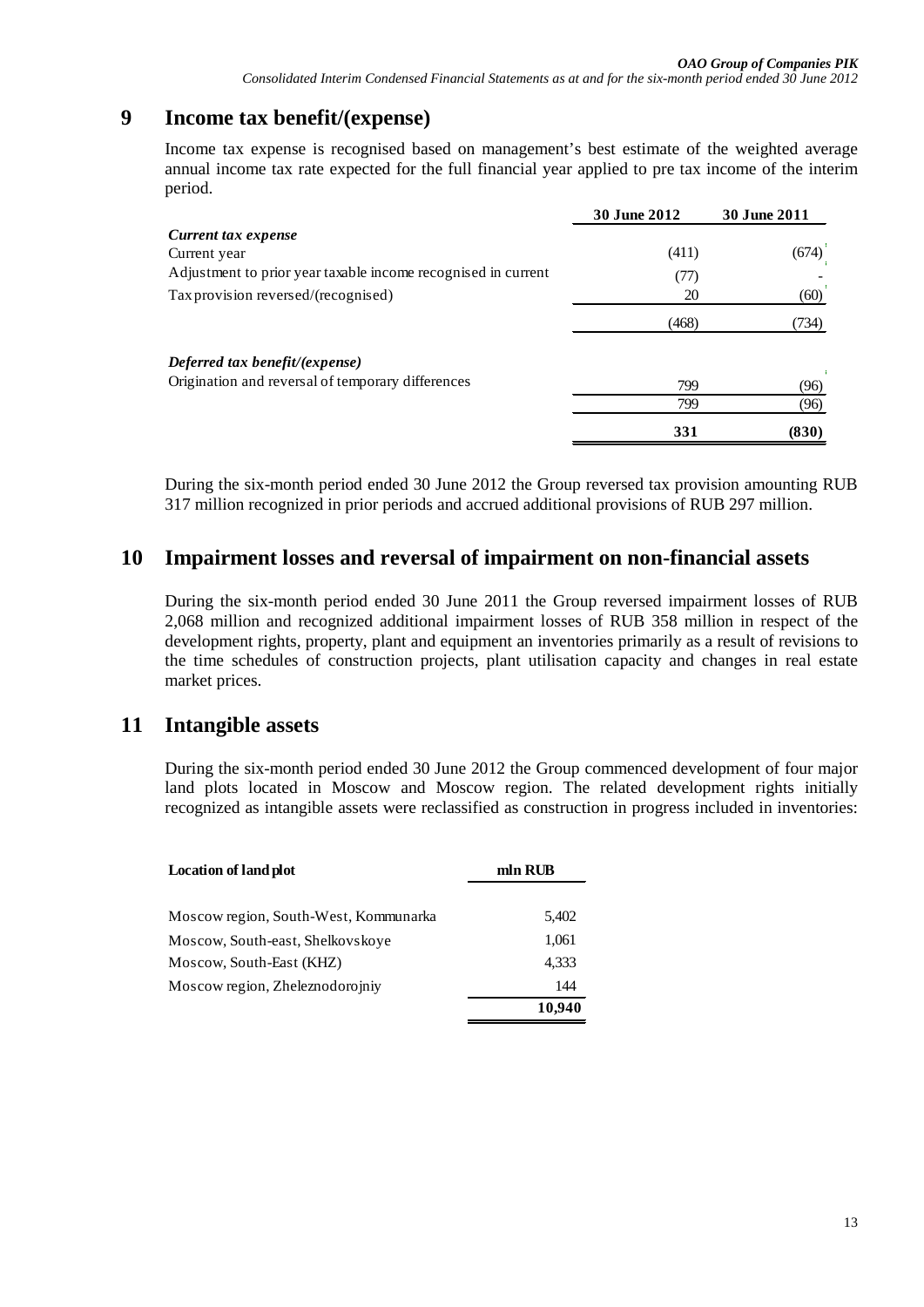# **12 Loans and borrowings**

**30 June 2012**

| mln RUB                               | <b>Total</b> | Overdue | vear   | $1 - 5$ years |
|---------------------------------------|--------------|---------|--------|---------------|
| <b>Secured bank loans</b>             |              |         |        |               |
| RUB - fixed at 12%                    | 32,799       |         | 12,470 | 20,329        |
| RUB - fixed at 14-15%                 | 7,890        |         | 2,900  | 4,990         |
| USD - fixed at 9.5%-11%               | 3,226        |         | 1,675  | 1,551         |
| USD - fixed at 10%, payable on demand | 398          |         | 398    |               |
| <b>Unsecured bank loans</b>           |              |         |        |               |
| RUB - fixed at 14%                    | 74           |         | 49     | 25            |
| Unsecured loans from third parties    |              |         |        |               |
| RUB - fixed at 0%                     | 1            | 1       |        |               |
| RUB - fixed at 0.1% - 10%             | 21           |         | 2      | 19            |
| RUB - fixed at 12%-15%                | 1.443        |         |        | 1,443         |
| Interest payable                      | 1,490        |         | 1,490  |               |
|                                       | 47.342       |         | 18,984 | 28,357        |

#### **31 December 2011**

|                                       |                |         | Under 1 |               |
|---------------------------------------|----------------|---------|---------|---------------|
| mln RUB                               | <b>Total</b>   | Overdue | year    | $1 - 5$ years |
| Secured bank loans                    |                |         |         |               |
| RUB - fixed at 12-14%                 | 37,390         |         | 16,114  | 21,276        |
| RUB - fixed at 14-16%                 | 4,000          |         | 600     | 3,400         |
| USD - fixed at $10\% - 11\%$          | 3,272          |         | 491     | 2,781         |
| USD - fixed at 10%, payable on demand | 778            |         | 778     |               |
| Unsecured bank loans                  |                |         |         |               |
| RUB - fixed at 14%                    | 74             |         |         | 74            |
| Unsecured loans from third parties    |                |         |         |               |
| RUB - fixed at 0%                     | $\overline{c}$ | 2       |         |               |
| RUB - fixed at 0.1% - 10%             | 159            | 18      | 123     | 18            |
| RUB - fixed at 10.1% - 18%            | 15             |         | 15      |               |
| USD - fixed at $3\%$ - $12\%$         | 57             |         | 57      |               |
| Interest payable                      | 1,324          |         | 1,324   |               |
|                                       | 47,071         | 20      | 19,502  | 27,549        |

At 30 June 2012 the following assets secured bank loans:

- property, plant and equipment with a carrying value of RUB 2,786 million (2011: RUB 2,847 million);
- development rights with a carrying value of RUB 10,706 million (2011: RUB 11,756 million);
- inventory with a carrying value of RUB 1,192 million (2011: RUB 5 million);
- residential and commercial property under construction with a total saleable area of 80 thousand square meters and with a carrying value of RUB 4,289 million in Moscow and the Moscow Region (31 December 2011: 107 thousand square meters and with a carrying value of RUB 5,493 million);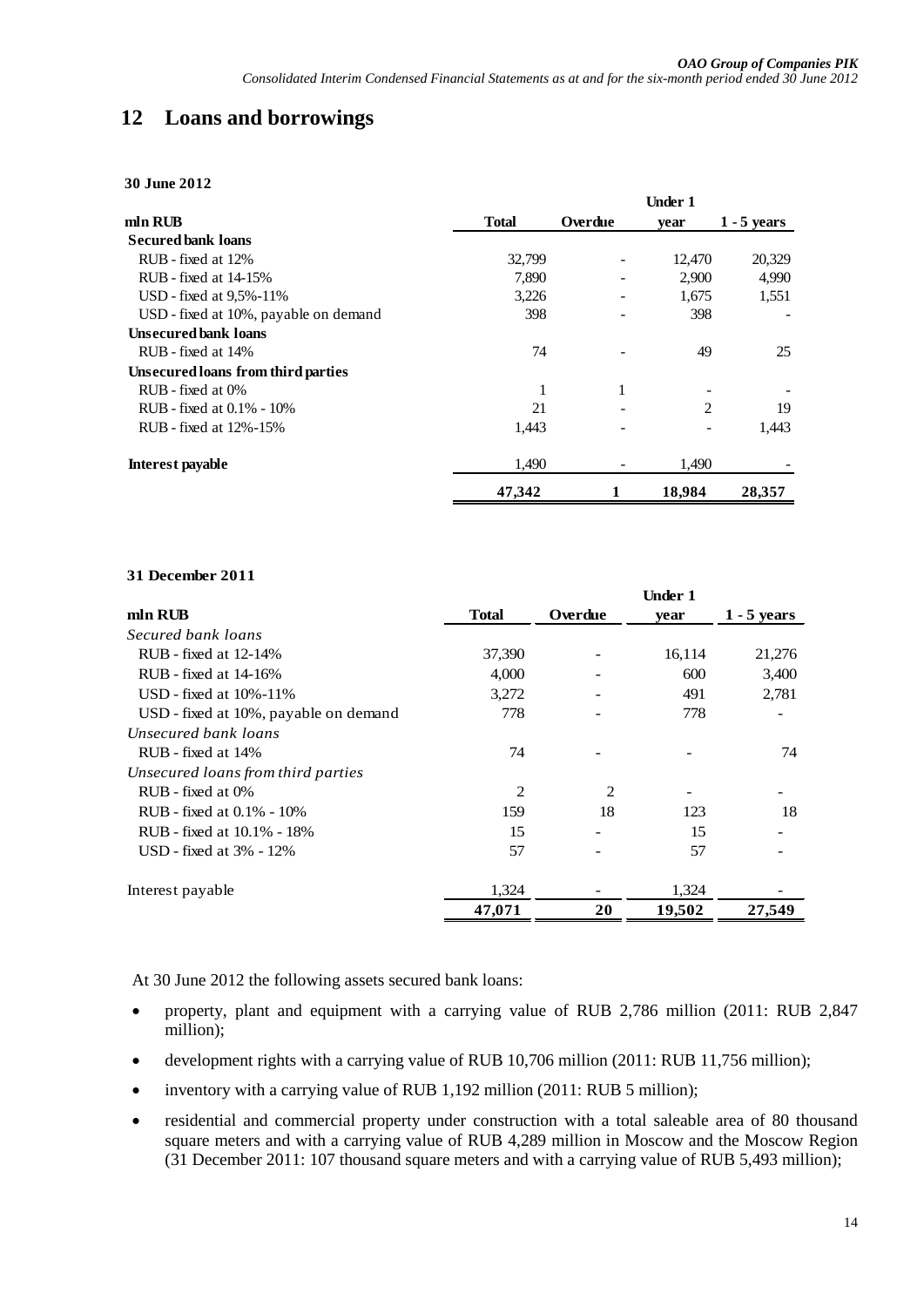• shares of the following subsidiaries which comprise a substantial part of the Group:

|                                   | 30 June 2012 |            | 31 December 2011 |            |
|-----------------------------------|--------------|------------|------------------|------------|
|                                   | Number of    | % of share | Number of        | % of share |
|                                   | shares       | capital    | shares           | capital    |
| <b>OAO DSK-2</b>                  | 51,950,334   | 98         | 51,950,334       | 98         |
| OAO DSK-3                         | 1,747,081    | 81         | 1,747,081        | 81         |
| <b>OAO KHZ</b>                    | 1,454,600    | 92         | 1,454,600        | 92         |
| OAO 160 DSK                       | 1,219,628    | 75         | 1,219,628        | 75         |
| ZAO Pervaya Ipotechnaya Kompanya- | 334,000      | 100        | 334,000          | 100        |
| ZAO TP Red East                   | 37,317       | 93         | 37,317           | 93         |
| ZAO Stroybusinesscenter           | 10,000       | 100        | 10,000           | 100        |
| ZAO Podmoskovie 160 DSK           | 5,811        | 63         | 5,811            | 63         |
| ZAO Monetchik                     | 100          | 100        | 100              | 100        |
| ZAO PIK Zapad                     |              |            | 110              | 100        |
| <b>OOO NSS</b>                    |              | 100        |                  | 100        |
| OOO Stroyinvest                   |              | 100        |                  | 100        |
| OOO Status Land                   |              | 100        |                  | 100        |
| 100 KHI                           | 10,016       | 77         | 10,016           | 77         |
| 480 KHI                           | 1,556,430    | 100        | 1,556,430        | 100        |
| <b>OAO KSRZ</b>                   | 48,170       | 100        |                  |            |
| OAO Zawod Gazstroymash            | 387,421      | 87         | 387,421          | 87         |
| OOO Waystone                      |              | 100        |                  | 100        |

The Group's loan agreements contain a number of covenants and restrictions, which include, but are not limited to, financial ratios, maximum amount of debt, and cross-default provisions. Covenant breaches generally permit lenders to demand accelerated repayment of the principal and interest. As at 30 June 2012 the Group breached the following financial covenants in various loan agreements in amount of RUB 398 million (31 December 2011: RUB 778 million): EBITDA to interest expense. These loans classified as current, payable on demand, as at 30 June 2012 and 31 December 2011.

# **13 Commitments**

The Group entered into a number of co-investment contracts, where payments have not been made in full, and contracts to provide construction services. However, significant funds have been collected from individuals through pre-sale agreements to finance the projects. Therefore, the Group has contractual obligations to complete the buildings within its normal operating cycle. As at 30 June 2012 commitments under these contracts amounted to approximately RUB 41,872 million (31 December 2011: RUB 48,225 million). These commitments also cover the costs to construct apartments or/and social infrastructure for municipal authorities.

# **14 Contingencies**

Except as described below, the contingencies of the Group related to insurance, warranties and taxation did not change significantly from the contingencies reported in the consolidated financial statements as at and for the year ended 31 December 2011.

## *Litigation*

The Group is involved in various claims and legal proceedings relating to supply and service contracts. The amount of RUB 861 million related to accounts payable claimed at court as at the 30 June 2012 (31 December 2011: RUB 776 million). This amount was included in accounts payable as at 30 June 2012. Management does not believe that the ultimate resolution of such matters will have a material adverse impact on the Group's operations, since the amounts are included in the balance of accounts payable at period ends.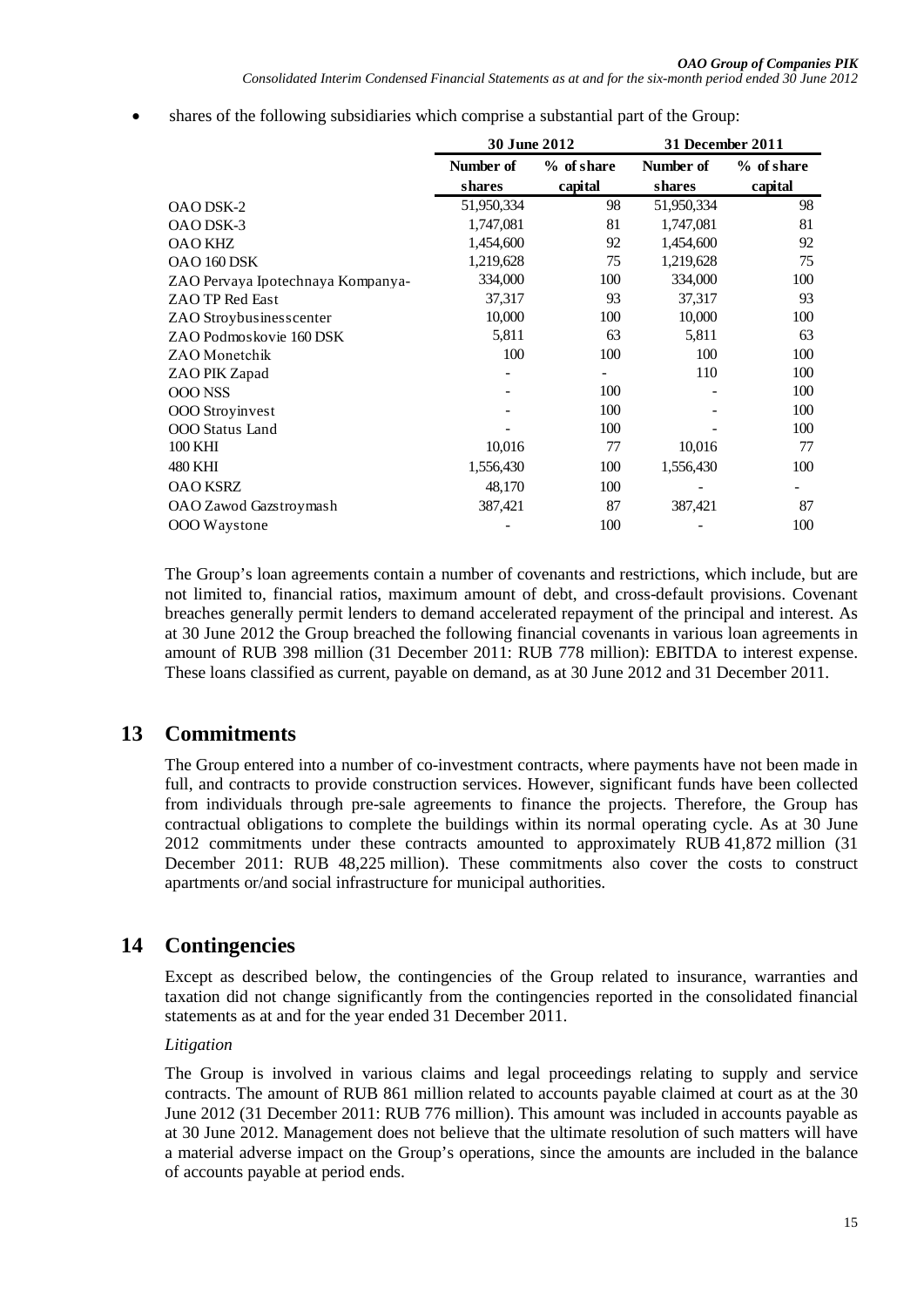### *Taxation contingencies*

The contingencies of the Group related to taxation did not change significantly from the contingencies reported in the consolidated financial statements as at and for the year ended 31 December 2011.

## **15 Related party transactions**

## **(a) Control relationships**

As at 30 June 2011 and 2012 there were no immediate or ultimate parent companies of the Group.

As at 30 June 2012 the Nafta Moskva Group and its ultimate owner Mr. Suleiman Kerimov controlled approximately 38.3% of the Company's ordinary shares, and, thus, exercised significant influence over the operations of the Group.

### **(b) Management remuneration**

Key management received remuneration of RUB 77 million during the six-month period ended 30 June 2012 (2011: RUB 71 million) including contributions to the state pension fund.

### **(c) Transactions with other related parties**

During the six-month period ended 30 June 2012 executive directors purchased from the Group residential property and a parking lot in buildings which had not been completed as at 30 June 2012 for a total consideration of RUB 13 million. This amount is included in advances from customers as at 30 June 2012.

## **16 Events subsequent to the reporting date**

There no significant events occurred after the reporting date, which had a significant impact on Group's results.